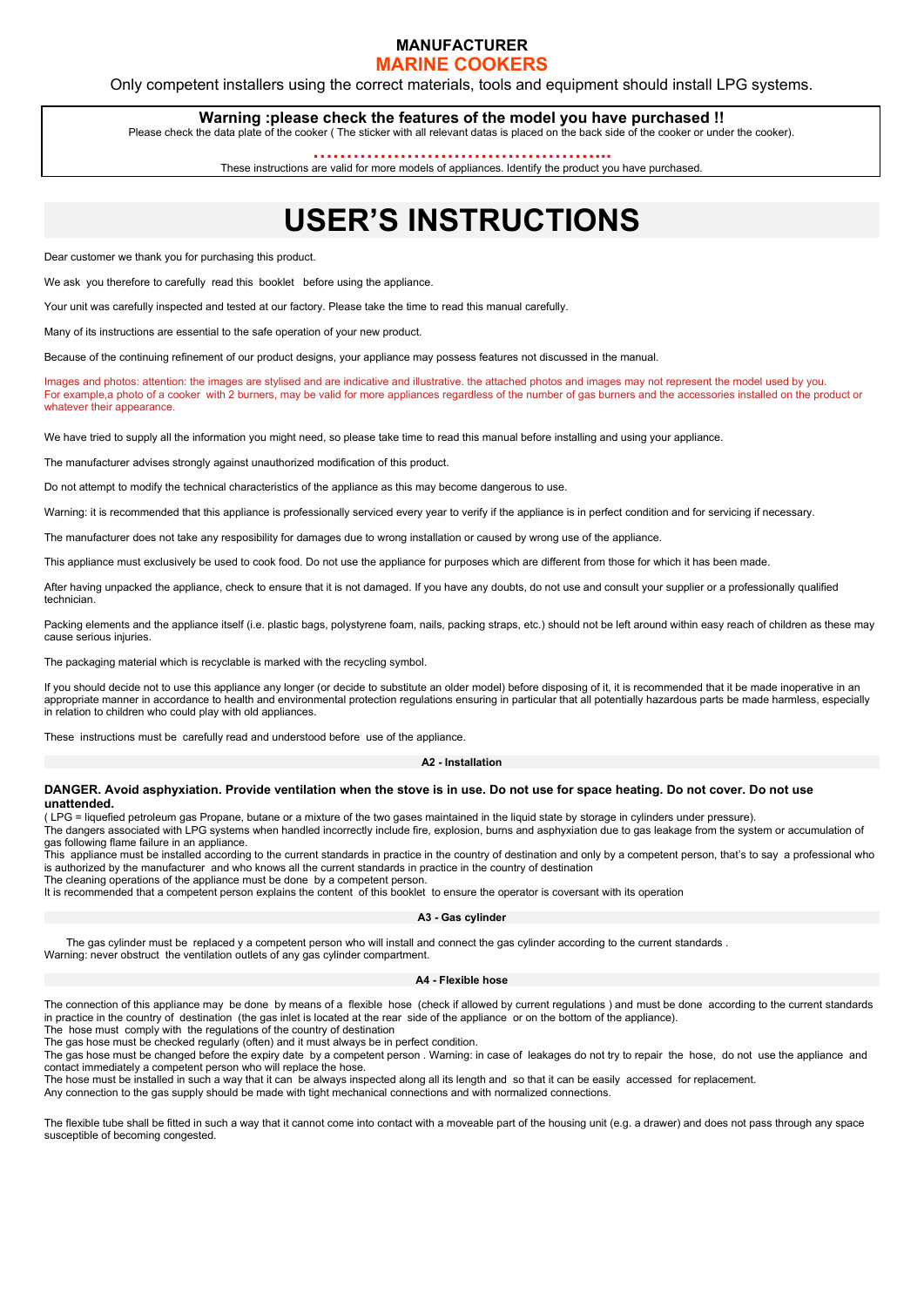### **A5 - Servicing and technical problems**

Warning : no alterations or adjustments should be made by unskilled and unauthorized persons to the appliance . Do not remove any parts from the appliance or substitute alternatives as this may affect the safety of the appliance and can be very dangerous and is not permitted.

In the event of a failure or breakdown of a unit itself, turn off the gas supply at the cylinder (shut off the LPG supply at the cylinder valve) and contact a competent person If you suspect that a control tap is faulty do not use the appliance ,turn off the gas supply at the cylinder and contact a competent person

Warning: it is recommended that this appliance is professionally serviced every year to verify if the appliance is in perfect condition and for servicing if necessary (leakages, ,safety of operation ,combustion quality ,ventilation, safety and control devices ) and in order to verify that the installation of the appliance still complies with the standards and regulations in practice.

A complete check-up of the whole installation has to be carried out punctually

We stress the importance of obtaining expert advice regarding the installation of LPG systems. We recommend that an inspection and test of such systems and associated alarm systems be carried out at least monthly to ensure their correct operation. ( LPG SYSTEM = System consisting of an arrangement of cylinder, safety devices, pressure regulators, connections, valves, piping, tubing, hoses, fittings, and devices intended to store, supply, monitor, or control the flow of fuel gas up to and including the appliance). In the case of any deterioration, " regulator, rubber tube and tap" have to be replaced

In case of a gas leak ,it is necessary to stop immediately all gas supply . Do not use naked light or operate any appliance which may cause a spark and ventilate the room and rooms next to the one where the appliance is installed, and above also the rooms which are at a lower level than the one where the appliance is installed.

LPG is heavier than air and any leakage will tend to fall to the bottom of a compartment. Gas may travel some distance like this and will form an explosive mixture with the air in the compartment. A spark as small as the static discharge from clothing may ignite such a mixture.

In conjunction with any LPG system the provision of an automatic gas detection and alarm system of a reliable group is strongly recommended and is required when an LPG appliance is installed in spaces below decks. It is essential that any electrical equipment associated with the gas detection and alarm system is certified as flame proof or intrinsically safe for the gas being used.

We stress the importance of installing a gas detector, a Carbon monoxide detector, Smoke and/or heat detector in each compartment containing LPG appliances.

## **A6 - Temperatures and ventilation**

The importance of adequate ventilation for LPG appliances cannot be over emphasised. On no account is a ventilation system to be interfered with to prevent it functioning correctly. To do so may put persons at risk of carbon monoxide poisoning, asphyxiation or explosion.

Warning: some parts of the appliance become particularly hot when in operation (hob's grid, burners, fascia , front and rear parts of the appliance - in particular the oven flue outlet, door and door glass, pan holders) do not touch with bare hands the mentioned parts when the appliance is operated and after use till all the parts cool down. It is recommended that an oven glove is used when the appliance is being used since hot parts could be touched by accident.

This appliance must be kept away from inflammable materials, and from heat sources of any kind.

This appliance and particularly the rear and bottom part must never be put in contact with plastic, wooden and inflammable objects and surfaces . do not use this appliance as a form of heating.

This appliance is not connected with combustion gases removal equipment.

Adequate ventilation ( according to the regulations of the country of destination) must be provided to ensure the appliance works in a safe manner.

The ventilation openings must be opened before starting to operate the appliance and then kept open while the appliance is being used. The openings must not be blocked in any way.

The necessary quantity of air is of 2000 liters per hour per each nominal kilowatt of capacity of the appliance.

Warning : the appliance must not be installed in aereas subjected to strong draughts.

Ventilation, mechanical or natural, should not interfere with the flame pattern of an LPG appliance such that it may extinguish the flame or cause incomplete combustion of the gas.

Do not spray aerosols in the vicinity of this appliance.

The use of a gas cooking appliance results in the production of heat and moisture in the room in which it is installed. Ensure that the kitchen is well ventilated: keep natural<br>The use of a gas cooking appliance results in ventilation holes open or install a mechanical ventilation device (mechanical extractor hood).

- Prolonged intensive use of the appliance may call for additional ventilation, for example opening of a window, or more effective ventilation, for example increasing the level of mechanical ventilation

## where present.

#### **A10 - Cleaning**

It is recommended to contact a competent person if the user is unskilled.

After use, and before carrying out the cleaning of the appliance wait for it to cool down.

Before starting the cleaning operations close the cylinder valve. (shut off the LPG supply at the cylinder valve)

Clean the appliance regularly and carefully .

Cleaning of the burners: use a damp sponge added with soap or with appropriate detergent, if the holes of the burners or the venturi are blocked , never use metallic objects which could modify the diameter of the holes ,producing a bad functioning of the appliance. please contact a competent person!

Do not allow spillages or other materials enter the holes of the burners and the appliance interiors.

Clean the appliance every time after use. avoid acid or alkaline substances (lemon juice,vinegar,etc...)or dirt , which could spoil the surfaces.

Stainless steel surfaces must be cleaned with a damp cloth and special dedicated products.

Enamelled surfaces must be cleaned with a damp cloth and special dedicated products.

Do not use abrasive cleaners.

In case the appliance has not been used for a long time , verify that the burners are clean and contact a competent person who will check if the appliance is in perfect condition.

Warning: children should be kept away from the appliance.

Cleaning of burners inner parts = contact a competent and authorized technician!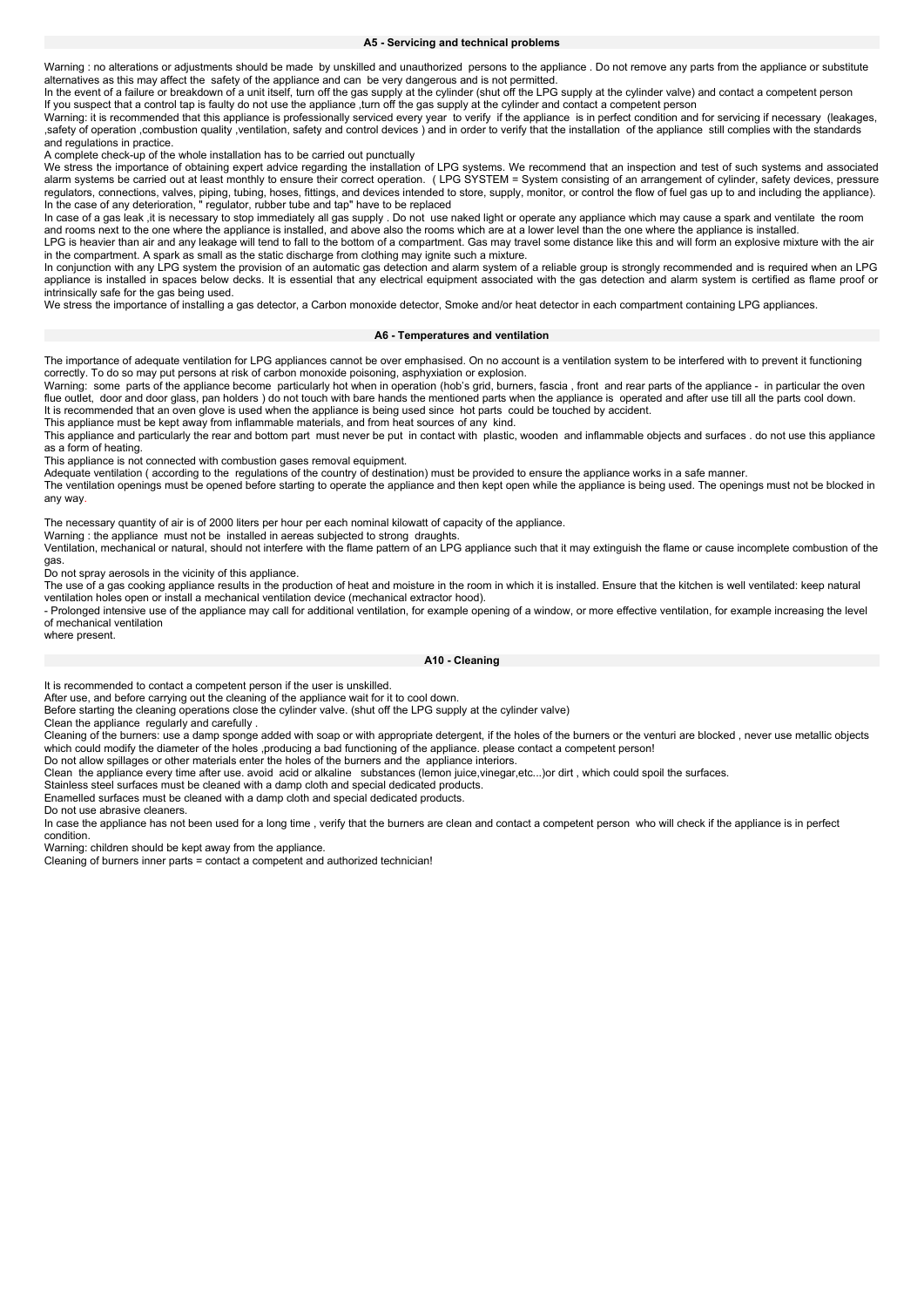## **OPERATING INSTRUCTIONS**

## **A1 – description - Models 242FN5, 312FA1, 31BFA1, 592FNT5**



## APPLIANCES DESCRIPTION

| 11) Cookers 12) cookers with separated grill |                             |                                                |                   |                  |                  |                         |                        |                         |                                          |
|----------------------------------------------|-----------------------------|------------------------------------------------|-------------------|------------------|------------------|-------------------------|------------------------|-------------------------|------------------------------------------|
| Model                                        | Number<br>of hob<br>burners | Nominal<br>capacity<br>of the<br>burners<br>kW | Grams<br>per Hour | Burner<br>2,3 kW | Burner<br>1.7 kW | <b>Burner</b><br>1.6 kW | Burner grill<br>1.3 kW | Standard<br>accessories | Optional accessories                     |
| 242FN5                                       | $\overline{2}$              | 4.0                                            | 291 g/h           |                  |                  |                         |                        | flame failure device    | Electronic ignition, gimbals, panholders |
| 312FA1                                       | 2                           | 3,2                                            | 233 g/h           |                  |                  | 2                       |                        | flame failure device    | Electronic ignition, gimbals, panholders |
| 31BFA1                                       |                             | 1.6                                            | 116 g/h           |                  |                  |                         |                        | flame failure device    | Electronic ignition, gimbals, panholders |
| 592FNT5                                      | $\overline{2}$              | 5.3                                            | 386 g/h           |                  |                  |                         |                        | flame failure device    | Electronic ignition, gimbals, panholders |

This appliance is strictly for use with butane gas (G30) or propane gas (G31):

| cat   | Gas    | G30   | G31 | destination country                                                                         |
|-------|--------|-------|-----|---------------------------------------------------------------------------------------------|
| $13+$ | p mbar | 28-30 | 37  | FR, LV, AL, GR, IE, IT, MK, GB,<br>CZ, SI, ES, TR, BE CY CH, PT, SK, LT                     |
| 13B/P | p mbar | 30    | 30  | SK SI SE HR, AL, BG, GR, MK, PT, TR, LV<br>LT NO, RO, FI, HU, IS, DK, EE, MT NL<br>CY DE.AT |

 The appliance and the burners have been designed and built in order to be used with following injectors and with the following input (see attached schema or the label applied at the beginning of the present instructions booklet. Check product dataplate ):

## APPLIANCE

**CAT I3+ BUTANE G30 28..30 MBAR – G31 PROPANE 37 MBAR CAT I3 B/P BUTANE G30 30 MBAR – G31 PROPANE 30 MBAR**

**No adjustments must be made to the appliance's taps and burners. Taps and burners have already been set at the factory.** 

| It is forbidden to replace burner nozzles with nozzles of a different diameter! |          |     |  |        |  |
|---------------------------------------------------------------------------------|----------|-----|--|--------|--|
| <b>BURNER KW</b>                                                                | Jet Ø mm | g/h |  | Min kW |  |
| 2,3                                                                             | 0,75     | 170 |  | 0,90   |  |
| 1,7                                                                             | 0,65     | 130 |  | 0,75   |  |
| 1,6                                                                             | 0,62     | 120 |  | 0,80   |  |
|                                                                                 |          |     |  |        |  |
|                                                                                 |          |     |  |        |  |
|                                                                                 |          |     |  |        |  |
|                                                                                 |          |     |  |        |  |
|                                                                                 |          |     |  |        |  |
|                                                                                 |          |     |  |        |  |
|                                                                                 |          |     |  |        |  |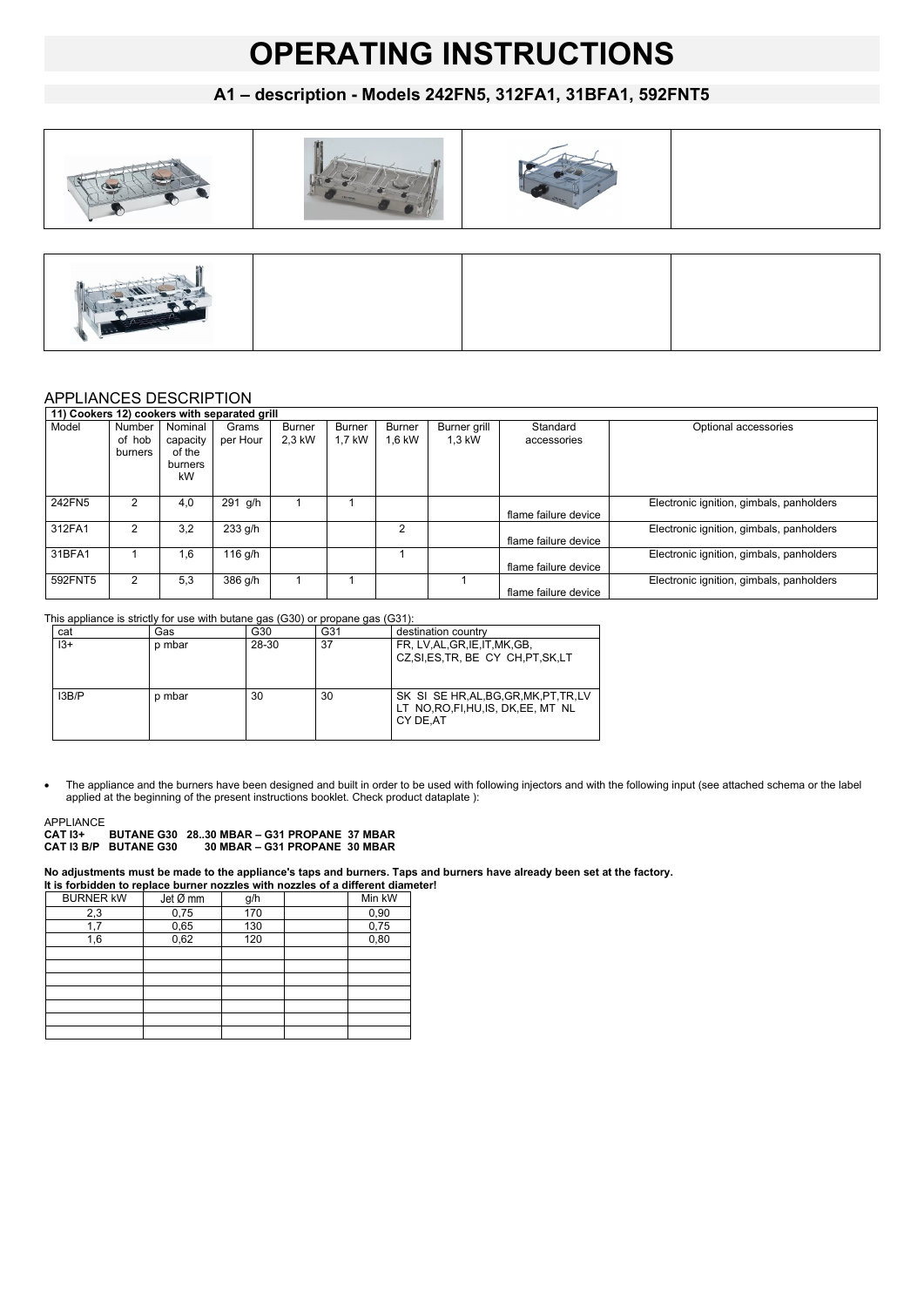A7-1-

Do not leave the appliance in operation while unattended.

Check that all the control knobs (which are used to regulate the power of the burners through the gas taps) of the unit are on the closed (off) position before opening the cylinder valve (see here below in the text instructions concerning the gas taps and control knobs). The control knobs are on the closed (off) position when the disc marked on the control knob coincides with the disc marked on the fascia (Figure 18)

Do not open any burner (through the control knob/gas tap) or do not keep it open, without having a lighter ready to light the burner.

It is recommended that a spark ignition device is used rather than a match.

if your appliance is equipped with a piezo or electronic spark ignition, please see instructions . Turn off the gas supply at the cylinder (shut off the LPG supply at the cylinder valve) when the appliance is not in operation and after use. The gas valve must be kept open

only when the appliance is in use.

All burners are fitted with a flame failure safety shut off device (ffd). In the event of the flame being extinguished the gas supply will be cut off to the burner. ( FFD= Device that has a sensing element, activated by the presence or absence of a flame that causes the inlet of the LPG supply to a burner to be opened or closed) Each control knob controls a burner of the appliance ( opening, closing and power regulation of the burner). Your appliance is equipped with 1 or more front control knobs Each control knob in installed on a gas tap which at its turn controls one single burner.

In order to facilitate the selection of the correct burner the control knobs are clearly identifiable with respect to the burners they control by means of symbols on the fascia. For each burner the closed (off), full on and reduced rate positions are marked by means of symbols on the fascia and on each control knob.

#### **A7-2- Hob and grill burners**

The closed (off) position is marked with a disc on the fascia above the control knob, the full on position is marked with a large flame and the reduced rate position is marked with a small flame. Each control knob is also marked with a disc (Figure 18, 19, 20).

Any required setting between full on and reduced rate position can be obtained by positioning the control knob in such a way that the disc marked on the control knob is placed between these settings (large flame and small flame symbols) and not between large flame and disc symbols (Figure. 14).

#### To resume:

closed burner = closed (off) position : the disc marked on the control knob is in coincidence with the disc marked on the fascia above the control knob, (Figure 18). burner at full rate = full on position : the disc marked on the control knob coincides with the large flame marked on the fascia, (Figure 19). burner at reduced rate = reduced rate position : the disc marked on the control knob coincides with the small flame marked on the fascia, (Figure 20).

Warning : any accessory or pot must not hide the burners during the burners lighting operations. Warning : always check that the control knobs are on the off position before opening the cylinder valve

#### **A7-6- To light and operate the hob and grill burners**

Choose the burner that better suits the pan chosen for cooking

Open the cylinder valve

Place a lighter to the selected burner

If the appliance is equipped with a piezo or electronic spark ignition, you must press the plastic button identified by a spark symbol on the fascia.

Simultaneously push in and rotate the control knob anti-clockwise to the full on position, that's to say till the disc marked on the control knob coincides with the large flame symbol marked on the fascia next to the knob, (Figure 13, 19).

Light the burner

After the burner has been lit, keep the control knob pushed for 10-20 seconds in order to unlock the safety thermocouple (ffd) (see FIG.)

Release the control knob

If the burner goes out when the control knob is released, rotate the control knob clockwise to the off position (full disc symbol) and repeat the above lighting procedure ( see instructions to turn off the burner)

To reduce the flame of the burner , rotate the control knob anti-clockwise towards the reduced rate position, that's to say till the disc marked on the control knob coincides with the small flame symbol marked on the fascia (Figure 20).

To turn off the burner , rotate the control knob clockwise until you reach the off position ( disc symbol vertically above the control knob), that's to say till the disc marked on the control knob coincides with disc marked on the fascia above the control knob, (Figure18).

Beware: the pan must be centered on the burner to be used and should have the following sizes:

| burners | $2.3 - 3.0$ kw | min/max pan diameter | : $180/240$ mm |
|---------|----------------|----------------------|----------------|
| burners | $1.6 - 1.7$ kw | min/max pan diameter | $: 160/220$ mm |
| burners | $0.9 - 1.0$ kw | min/max pan diameter | $: 100/120$ mm |

Use pans and pots with flat bottom.Always use the pots lids. Flames of the burners must never exceed the pots diameter. Do not use pots which are extend outside the hob perimeter.

#### **A7-11- Grill burner**

Caution.

Cooker with grill 592fnt5: After lighting the grill burner, the grill drip tray and grill grating must be correctly placed under the grill to protect the base of the grill compartment when the grill is in operation. Attention: do not block the outlet of the smoke from the grill burner. The grill burner smoke escapes through a special opening on the cooking surface. Do not use the grill burner at the same time as the hob burners in order not to overheat the appliance.

#### **A9 – How to use the accessories – Cookers**

A9 - 1 - Pan retainer and pan retainer bar (optional). The pan-holder bar is located on the hob of some appliance models. Check the correct positioning of the pan retainers. Place the pan-holders on the pan-holder bar and adjust their position until the pan you want to lock the pan you want to use. Then tighten the potholders by turning the plastic or metal knobs clockwise (depending on the model). Turning them counter-clockwise will unlock them.

Some accessories, such as gimbals, may come with their own specific instructions.

### A9 - 3- Battery for electronic ignition (optional) – Fig.22

The battery is placed inside a special plastic container on the rear or front of the appliance. Unscrew the cap of this container to replace the battery. (Attention: in some models the plastic power button is integral with the cap itself in which case the battery is located behind the switch, which must be unscrewed to remove the battery).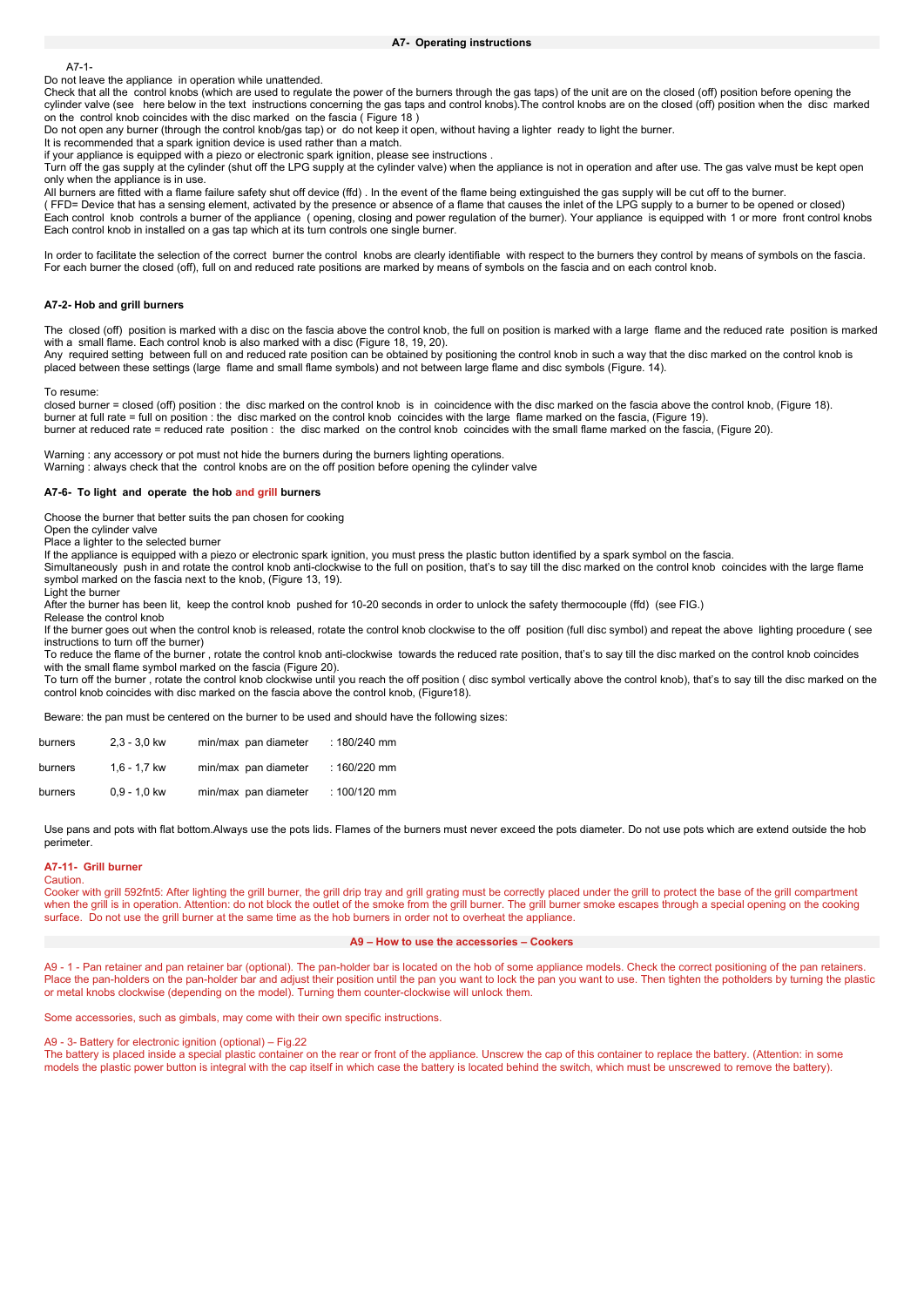## **DIAGRAMS, DRAWINGS, IMAGES, FIGURES**

## **Models 242FN5, 312FA1, 31BFA1, 592FNT5**

The appliance must be installed in a cabinet similar to the one of the enclosed Figure 30 - warning: a minimum clearance at each side of the appliance must be kept, in addition ensure that no obstruction to the appliance's air flow is permitted at the base, sides and back and upper side. If available use the special optional plates which must be fixed on each side of the appliance on the lower part with the preexisting screws.

Warning : use non-combustable material for the surround - such as steel sheet The FIG.s and photos refer to one or more models of cookers

FIG. 1 - Correct position of the gas hose

FIG. 2 - Wrong position of the gas hose

FIG. 18 - Knob on OFF position.

FIG. 19 - Knob on MAX positon . FIG. 20 - Knob on MIN position.

- 
- 

FIG. 30 - A = 10 cm (In the case of recessed installation with a shorter distance, it is necessary to provide additional heat protection plates and insulation)<br>B = 80 cm (min distance between the hob and the wall above the B = 80 cm ( min distance between the hob and the wall above the hob)

C = 10 cm ( warning: this distance may have to be increased for gimballing of the appliance)

WARNING : All dimensions are approximate. Ask the producer for more precise diagrams in case of need.











 $-30 -$